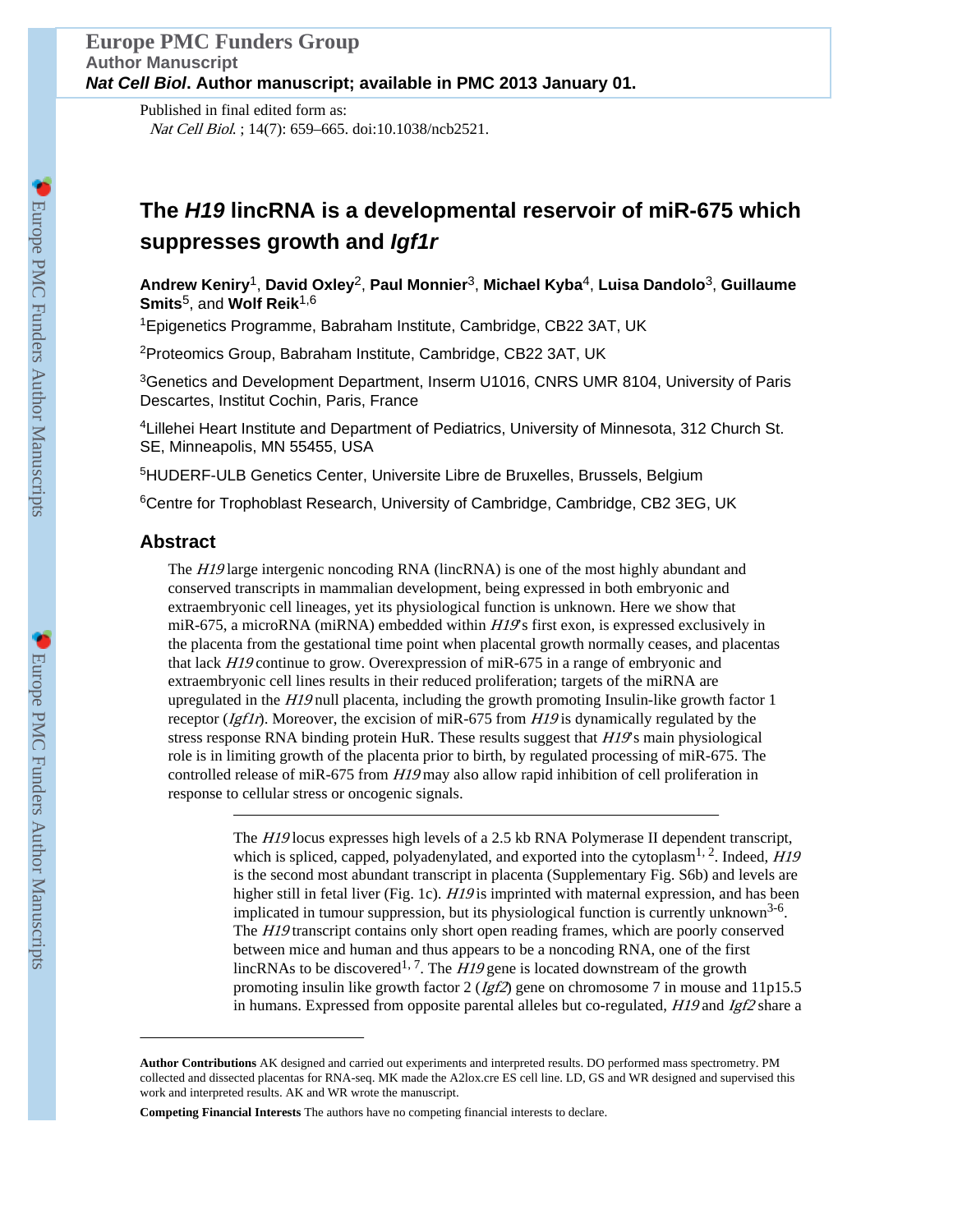common imprinting mechanism and are found to be deregulated in many cancers and fetal growth syndromes in humans (reviewed in<sup>4</sup>). The  $H19$  RNA itself does not appear to have a role in the imprinting mechanism, consistent with its cytoplasmic localization<sup>1, 2</sup>. Instead, the lincRNA has a tumour suppressive effect both in cell culture experiments<sup>5</sup> and in *in vivo* mouse models<sup>6</sup>, and also has the potential of regulating a network of imprinted genes in  $trans<sup>8</sup>$ . How the RNA exerts these functions and what its physiological role is remains unknown.

One way by which lincRNAs may acquire functionality is by acting as the precursor to small RNAs capable of regulatory function, such as microRNAs  $(miRNAs)^{9-11}$ . Indeed, exon 1 of H19 harbours a miRNA containing hairpin which has been found to serve as the template for two distinct miRNAs, miR-675-5p and miR-675-3p<sup>12</sup>, and it has been suggested that it may be these miRNAs that confer functionality on  $H19^{\overline{4}, 12, 13}$  (Fig. 1a). Moreover, the miR-675 stem loop was shown to be one of the most highly conserved features of the H19 RNA during mammalian evolution, indicating that selective pressure may be higher on the miRNAs than on  $H19$  as a whole<sup>7</sup>.

# **RESULTS**

#### **miR-675 is expressed in placenta but processing is strongly inhibited**

To investigate the possibility that H19 derives its functionality from miR-675, we determined the expression profile of the miRNA. As  $H19$  is the primary miRNA (primiRNA) template for miR-675 we decided to examine its expression in tissues where  $H19$  is highly transcribed. Unexpectedly, both species of miR-675 were barely detectable in fetal liver (endoderm derived tissue) and fetal heart (mesoderm derived tissue) at all stages of embryonic development tested, despite the vast levels of  $H19$  (Fig. 1b, c), suggesting that processing of the miRNA from H19 is inhibited. Indeed, large scale miRNA profiling studies have also found only low levels of miR-675 in the embryo despite abundant  $H19^{14, 15}$ . Low levels of miR-675 were also identified in human cell lines<sup>16</sup>, implying that the inhibition of miR-675 processing is evolutionarily conserved. In contrast to fetal tissues however, we observed miR-675 to be expressed in the placenta exclusively from the maternal allele and with increasing abundance from E11.5 until term, despite there being no change in the abundance of H19 (Fig. 1e, 3a and Supplementary Fig. S1a). This suggests that not only is miR-675 processing inhibited but that this inhibition is a dynamic process that can be relaxed to allow expression of the miRNA. No miR-675 expression was detected in fetal brain, where H19 is absent (Fig. 1d).

By comparison to a miRNA universal standard, which contains known concentrations of most miRNAs, the number of molecules of miR-675 per cell were found to be very low in embryonic tissue (approximately 40 copies in fetal heart and 70 in fetal liver), indicating that miR-675 is most likely non-functional in these tissues (Fig. 1 b - e). When miR-675 reaches its peak of expression in the E19.5 placenta however, there are approximately 300 copies of miR-675-5p and 1000 copies of miR-675-3p per placental cell. The previously characterized miRNA let-7 is known to be functional in HeLa cells at a similar concentration<sup>17, 18</sup>. Despite this potentially functional abundance, miR-675 levels are only 1 % of H19 levels, demonstrating both the very high abundance of H19 and also an unusually tight inhibition of miRNA processing.

# **miR-675 processing is inhibited by the RNA binding protein HuR**

As inhibition appears to be a dynamic process in the placenta, we hypothesized that RNA binding proteins might contribute to miR-675 regulation and hence performed RNA affinity assays followed by mass spectrometry to identify proteins that bind  $H19$  in the region of the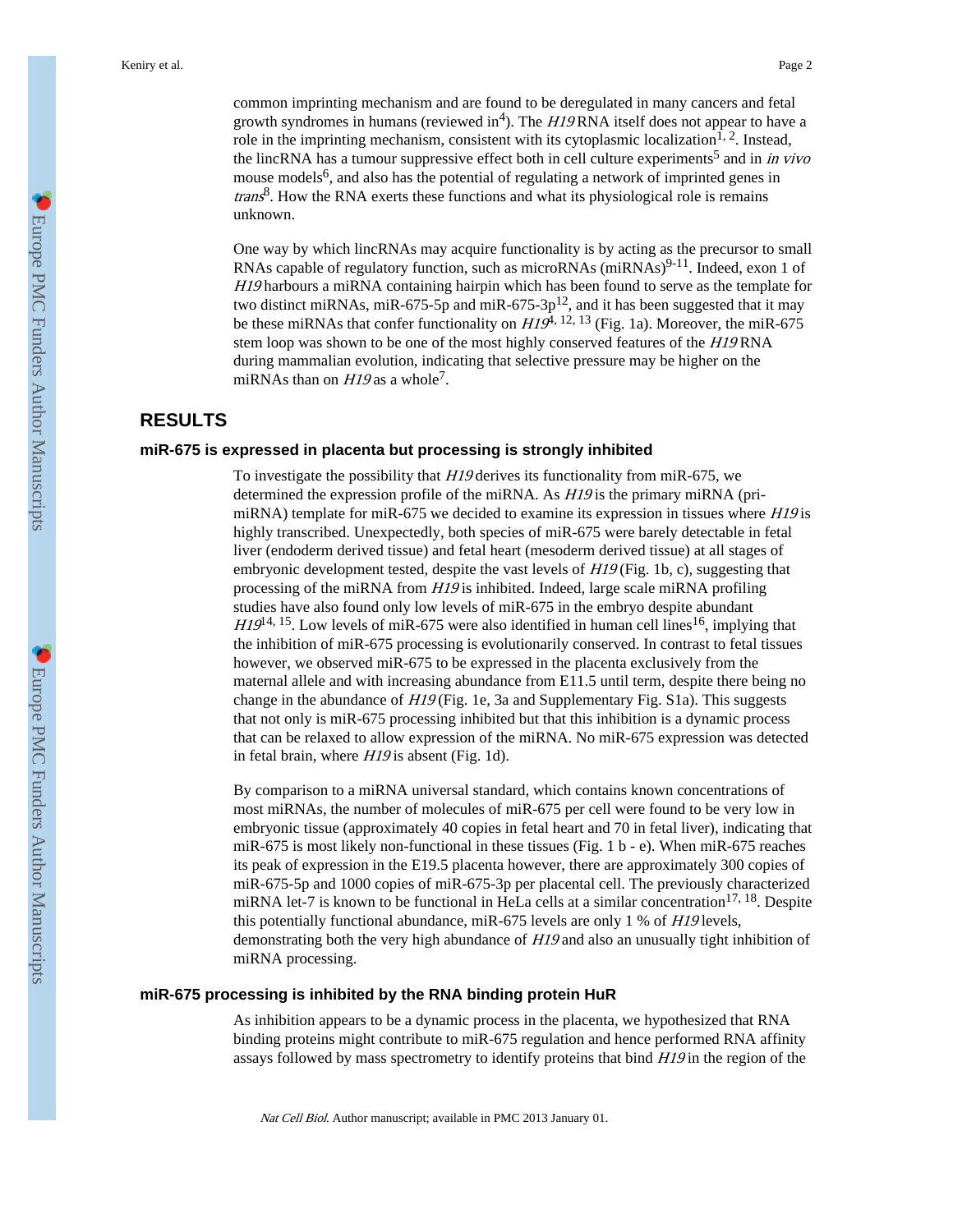miR-675 stem loop (see Methods). We used partially differentiated trophoblast stem (TS) cell lysate as a cell culture approximation of early gestation placenta as these cells do not express miR-675 despite robust H19 levels (Supplementary Fig. S1b, c). Using this approach we identified 49 proteins that were bound selectively to  $H19$  in the region of the miR-675 stem loop (Fig. 2a). Notably, these included a number of proteins that are implicated in RNA metabolism and small RNA regulation, such as Upf1, Zcchc11, Luc7l and HuR. Amongst these, the RNA binding protein HuR stood out as a candidate for regulating miR-675 processing, for a number of reasons: first, there is a putative HuR binding site in H19 55 bp upstream from the miR-675 stem loop (AUUUUA), second, expression of  $HuR$  in the placenta declines during development as that of miR-675 increases<sup>19</sup> (Fig. 2b), and third, HuR is known to afford mRNAs protection from endonucleases (the miRNA processing enzymes Drosha and Dicer are both RNAse III class endonucleases)<sup>20</sup>. Finally, knockout of  $HuR$  results in specific defects of the placenta<sup>21</sup>. We also found  $HuR$  expression to be higher in the liver, where miR-675 is silent, than it is in the late gestation placenta (data not shown).

We performed RNA immunoprecipitation with an antibody to HuR and found that it bound to full length  $H19$  in placenta at E11.5, when miR-675 is suppressed and HuR levels are high, but not at E19.5 when miR-675 is expressed and HuR levels are lower (Fig. 2c). We sought to identify a cell culture model in which to perform functional studies. miR-675 is suppressed in primary MEF cells despite robust expression of  $H19$  (Supplementary Fig. S1d), suggesting that inhibition of processing occurs in these cells; RNA immunoprecipitation experiments indeed confirmed HuR binding to H19 (Fig. 2d). To assess the role of HuR in the suppression of miR-675 processing we performed siRNA mediated knockdown in MEF cells and found that levels of both miR-675-5p and miR-675-3p were increased approximately 2- and 1.5-fold respectively in the absence of HuR (Fig. 2e and Supplementary Fig. S2a, b). A similar effect was observed in MEF cells genetically deficient for  $HuR$  ( $HuR^{-/-}$ ) where both miR-675-5p and miR-675-3p were increased by approximately 2- and 2.2-fold respectively relative to wild type controls (Fig. 2f). Finally, we ablated  $HuR$  in a myoblast cell line (C2C12) by siRNA knockdown and again found that miR-675-5p and miR-675-3p levels were increased in the absence of HuR, by 2.8- and 3.5 fold respectively (Fig. 2g and Supplementary Fig. S2c, d). In all cell culture models of HuR deficiency, levels of miR-16 were unchanged relative to controls suggesting that the regulatory effect of HuR ablation is specific to miR-675 as opposed to the broader miRNA processing pathway. Thus HuR negatively regulates processing of both species of miR-675. Luc7l knockdown also resulted in increased miR-675 levels suggesting that HuR is not the only negative regulator of processing (Supplementary Fig. S2b).

# **HuR does not block miR-675 processing at the Dicer step and likely blocks Drosha**

We next sought to identify where in the miR-675 processing pathway HuR acts to inhibit processing. miRNAs are processed sequentially from longer hairpin containing RNAs, first in the nucleus from the pri-miRNA by Drosha to create the pre-miRNA and second in the cytoplasm by Dicer to create the mature miRNA<sup>22</sup>. The abundance of  $H19$  (the pri-miRNA) suggests that processing of miR-675 is inhibited at the Drosha stage. To investigate this further we performed Northern blot experiments on fetal liver and placental RNA and found only low levels of pre-miR-675, the product of Drosha cleavage of H19 (Fig. 3a, b). Moreover when we transfected synthetic pre-miR-675 into MEF cells we observed an increase in mature miR-675 and this increase was not altered by the presence or absence of HuR, showing that processing by Dicer was not affected by HuR (Fig. 3c). Finally, our RNA immunoprecipitation experiments showed that HuR binds to the full length  $H19RNA$  (Fig. 2c, d). Taken together these data suggest that HuR binds the full length H19 RNA and inhibits processing of miR-675 at the Drosha step. Nevertheless, HuR ablation does not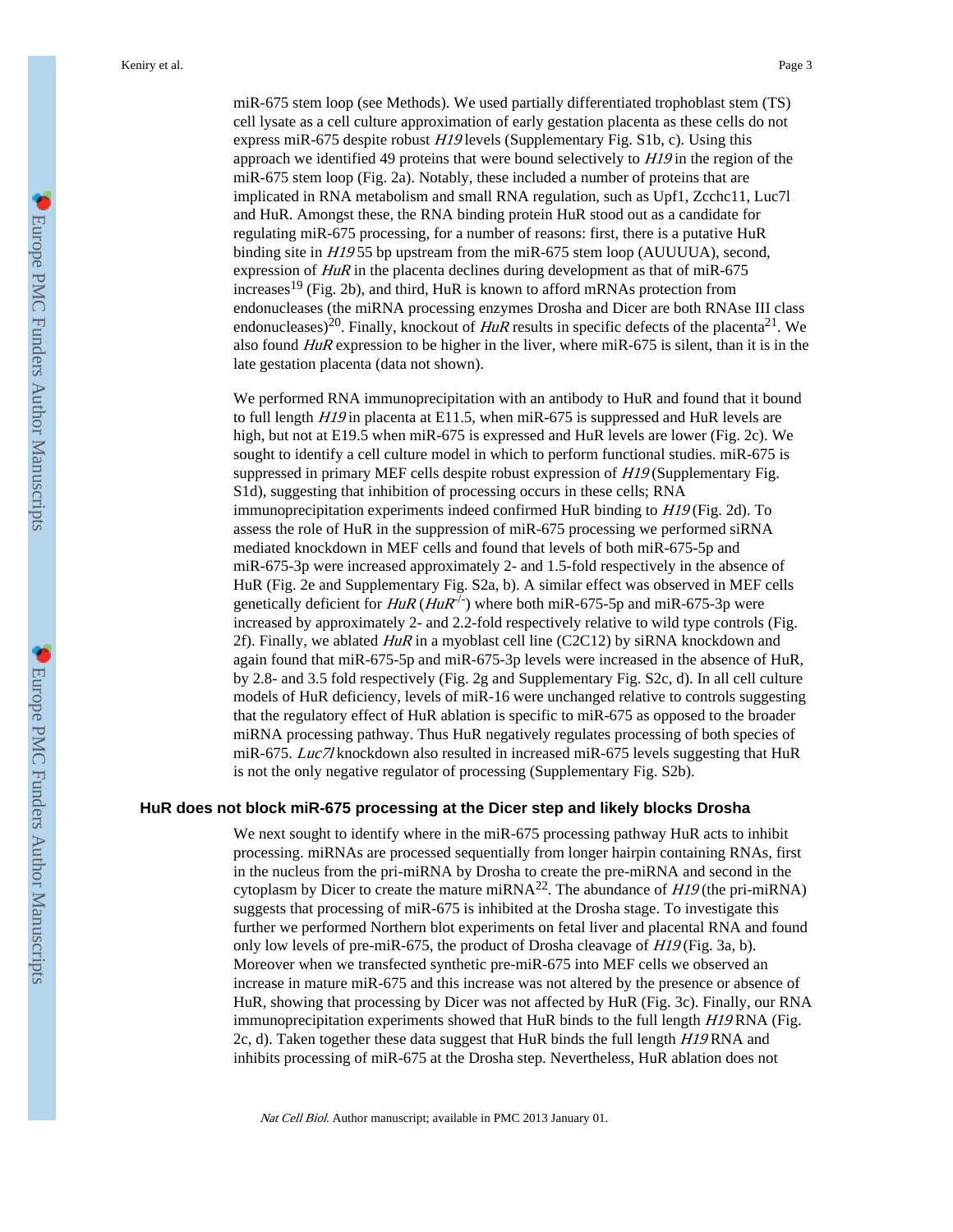result in complete processing of H19, suggesting that other mechanisms exist to protect H19 from Drosha cleavage, possibly including the other H19 RNA binding proteins we identified. Drosha localizes exclusively to the nucleus while the H19 RNA is known to localize predominantly to the cytoplasm<sup>1, 2</sup> and thus it is likely that HuR (and perhaps other RNA binding proteins) protects  $H19$  from processing by Drosha while it is localized to the nucleus, but that another level of protection is afforded by nuclear export of  $H19$ . A family of Igf2 mRNA binding proteins have been implicated in the cytoplasmic localization of  $H19^{23}$  and these proteins are thus additional candidates for conferring inhibition of miR-675 processing. To determine whether HuR affects the nuclear export of H19, we performed nuclear and cytoplasmic RNA fractionations from wildtype and  $H \alpha$ <sup>-/-</sup> MEF cells and found no change in the abundance of nuclear H19 (Fig. 3d, e). Moreover, fractionation of placental RNA revealed that the increasing miR-675 expression observed in that organ is not due to increased nuclear H19 levels (Fig. 3f - i).

#### **miR-675 slows cell proliferation**

The fact that miR-675 has been conserved during evolution, despite suppression of its processing, suggests a function for the miRNA as well as a need for precise regulation of its dosage. To examine its function we transiently transfected miR-675-5p and miR-675-3p mimics into MEF, C2C12, TS and ES cell lines and found that the proliferation rate of all cell lines was reduced by at least 50% in the presence of miR-675 compared to a scrambled control (Fig. 4a - d). TUNEL staining showed this effect was not due to increased apoptosis (Supplementary Fig. S3a), rather we noticed that the negative regulator of cell cycle Rb1 was upregulated by miR-675, indicating a possible reduction of cell cycle rate (Supplementary Fig. S3b). Interestingly, it was not a single species of miR-675 that was responsible for the reduced proliferation, but rather miR-675-5p slowed the rate of proliferation of ES, TS and to a lesser extent MEF cells, while miR-675-3p slowed that of MEF and C2C12 cells. To confirm these results we utilized the A2lox.cre ES cell line<sup>24</sup> to create cells capable of doxycycline induced expression of either miR-675-5p (A2lox-5p), miR-675-3p (A2lox-3p) or a scrambled control (A2lox-scrambled). To avoid inhibition of processing we placed these miRNAs in the miR-30 hairpin context and observed selective upregulation of either species of miR-675 upon the addition of doxycycline (Supplementary Fig. S4). Cell proliferation assays confirmed the results of the transient miR-675 mimic experiments in ES cells in that proliferation of the A2lox-5p cell line was slowed by the addition of doxycycline, while no effect was observed on the A2lox-3p or A2lox-scrambled cell lines (Fig. 4e - g).

H19 was first shown to have tumor suppressor properties by overexpression in the G401 metastatic rhabdoid tumor cell line<sup>5</sup>. We investigated whether miR-675, rather than  $H19$ itself, may have been responsible for this previously reported effect by overexpressing the smaller RNA in these cells. Indeed we observed reduced proliferation of G401 cells when treated with miR-675-5p as opposed to a scrambled control (Fig. 4h). Finally, we took advantage of the fact that both H19 and miR-675 become expressed in differentiating C2C12 cells (Supplementary Fig. S5) to perform antagomiR mediated loss of function experiments and found that proliferation of these cells increased when miR-675-3p was inhibited (Fig. 4i). Taken together these results show that miR-675 is a functional component of the H19 RNA, capable of suppressing cell proliferation.

## **Deletion of both** *H19* **and miR-675 results in placental overgrowth**

Given the growth limiting effect of miR-675 it was interesting to note that expression of the miRNA in the placenta is concomitant with the natural cessation of the growth of that organ<sup>25</sup>. Moreover mice that carry a 13 kb deletion that includes  $H19$ , miR-675 and 10 kb of regulatory sequences upstream of  $H19$  show an overgrowth phenotype that is more severe in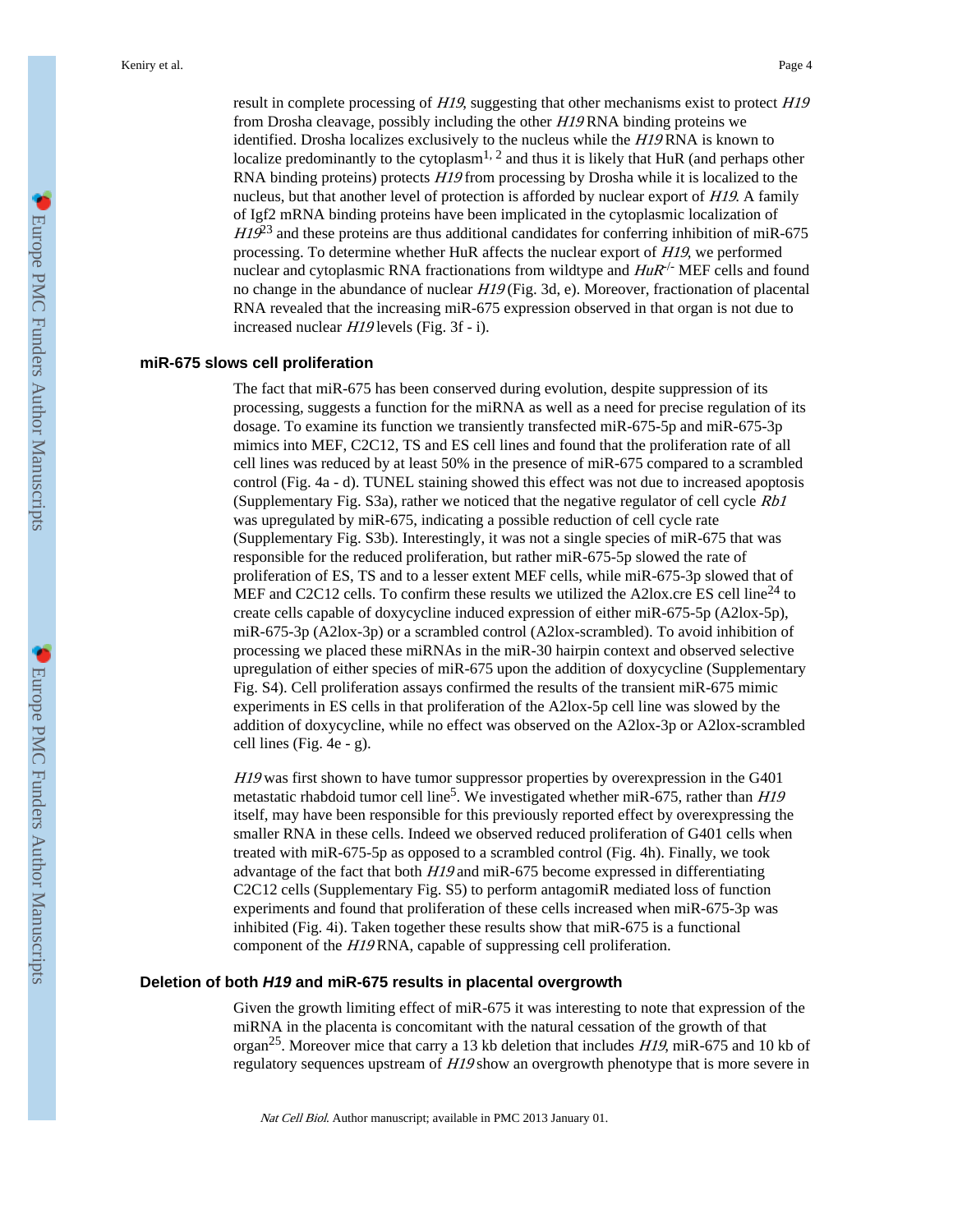the placenta (145 % WT) than the embryo (123 % WT)<sup>26-28</sup>. The interpretation of this phenotype however is complicated by the fact that the deletion (of the imprinting control region upstream of  $H19$ ) also results in overexpression of the linked  $Igt2$  gene<sup>29</sup>. To examine the possibility that the H19 RNA itself regulates placental growth we studied an alternative H19 mouse model  $(H19^{\Delta3})$  which carries a 3 kb deletion of just the H19 transcription unit, including miR-675<sup>30</sup>. This deletion specifically ablates the  $HI9$  RNA without affecting expression of  $Igf2$  in the placenta (Supplementary Fig. S6a)<sup>8</sup>. Notably, placentas carrying the  $HI9^{\Delta 3}$  allele were 32% larger than wild types at E18.5, while the mutant embryos themselves were only 8% larger than wild type, in agreement with previous results<sup>30</sup> (Fig. 5a and Supplementary Fig. S6c). Expression of miR-675 in the placenta correlates with a rapid drop in the expression of HuR and the natural cessation of placental growth, which does not occur in the absence of  $H19$  and miR-675 (Fig. 5b), implying that miR-675 is a negative regulator of placental size.

# **The** *H19***Δ3 placental transcriptome reveals targets of miR-675**

miR-675 is expressed most highly in the labyrinthine zone of the placenta as compared to the junctional zone (Supplementary Fig. S7a - d); to determine the effect of miR-675 on the  $HI9<sup>43</sup>$  transcriptome we performed RNA sequencing (RNA-Seq) on RNA from the labyrinthine zone in the E18.5  $H19^{\Delta}$ 3 placenta. We found 285 genes upregulated and 59 downregulated by greater than 2-fold in the mutant versus the control labyrinth (Supplementary Fig. S7e). Gene ontology categories enriched in the  $H19^{\Delta 3}$  transcriptome were consistent with growth and morphogenesis of the placenta (Fig. 5c). *H19* has previously been reported to regulate a network of imprinted genes in fetal muscle but not placenta<sup>8</sup>. Indeed we observed no specific deregulation of imprinted genes in the  $H19^{\Delta 3}$ placenta. We found computationally predicted targets of miR-675 enriched in the genes upregulated in the  $HI9^{\Delta}$ <sup>3</sup> placenta (p = 0.0254). We co-transfected miR-675-5p and miR-675-3p mimics into ES, C2C12 and MEF cells and monitored the effect on 35 predicted targets by qRT-PCR (Fig. 6a–c), many of which (45 %) were found to be downregulated by miR-675. However, genes that appeared to be targets in one cell line were not necessarily targets in another. This suggests that the target network by which miR-675 slows cell proliferation is of a complex nature and may be distinct in different cell types.

# *Igf1r* **is a potential target of miR-675**

Among the targets validated in cell lines, *Igf1r* was of particular interest since it is the key receptor through which Igf2 exerts its growth promoting effect during fetal development. Igf1r is a predicted target of miR-675-3p and contains two 7-mer seed matches in its  $3'UTR$ (Fig. 6d). We cloned the  $Igflt3'$  UTR downstream of a luciferase reporter construct and cotransfected it into cells alongside either a miR-675-3p mimic or a scrambled control. We found that luciferase levels were reduced by more than 60 % in the presence of miR-675-3p (Fig. 6e). This effect was not observed when the miR-675-3p binding sites were mutated, thus *Igf1r* is a potential target of miR-675-3p. Moreover *Igf1r* was found to be upregulated in  $H19^{\text{A}3}$  placentas only at the time when miR-675 is expressed (E18.5) and not when it is silent (E11.5) (Fig. 6f)**,** suggesting it is a target of the microRNA in vivo.

# **DISCUSSION**

Our results suggest that a physiological role of H19 is to slow down growth of the placenta in the second half of gestation, in preparation for parturition. This appears to be achieved at least in part by downregulation of the RNA binding protein HuR during gestation which normally blocks processing of miR-675 at the Drosha stage. Increased levels of miR-675 in the placenta are concomitant with downregulation of  $Igftr$ , amongst other targets which may also contribute to reduced growth. Igf1r has been shown to be an important regulator of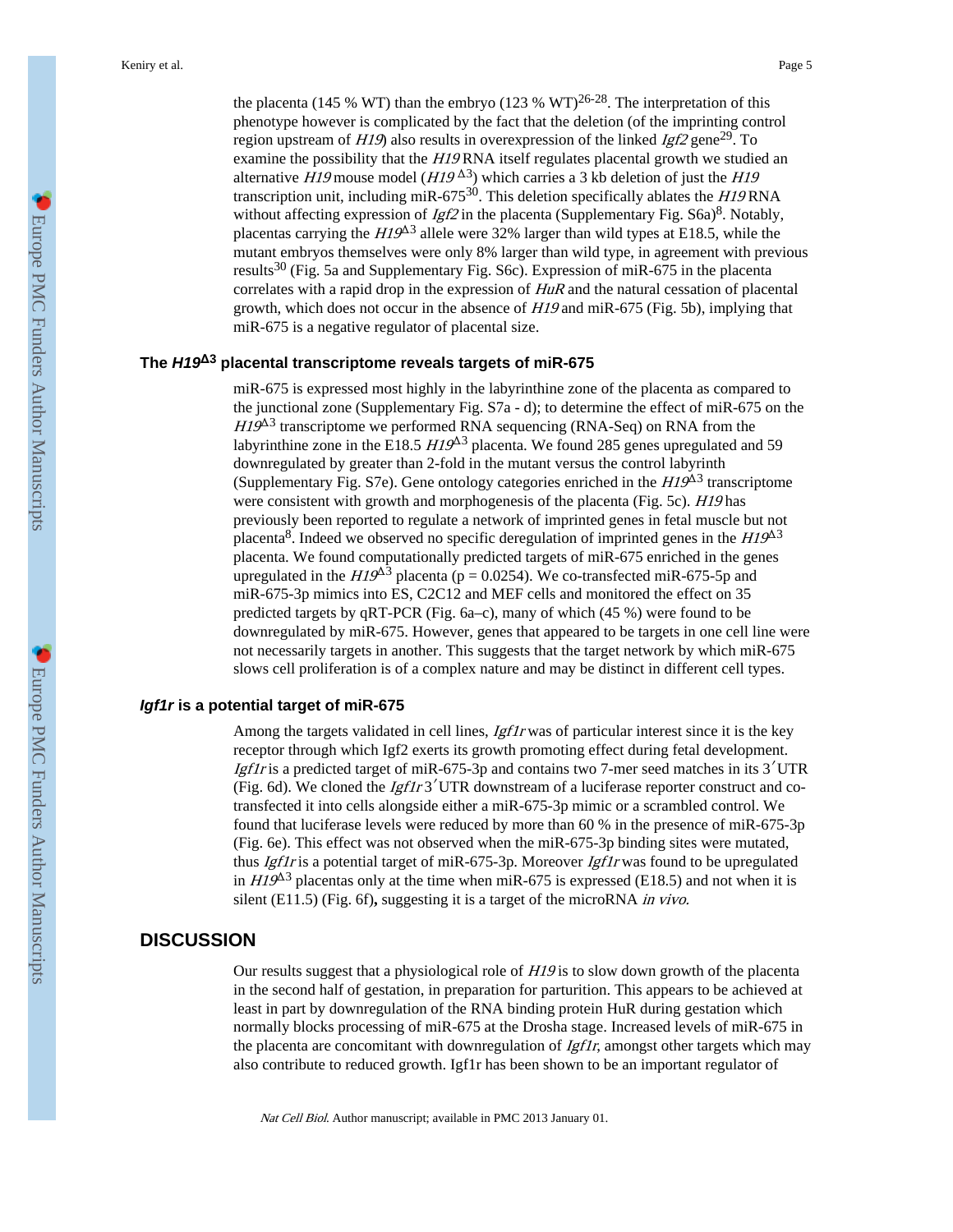growth<sup>31, 32</sup>, with its main ligand being Igf2. Remarkably, the  $H19$  locus therefore regulates the abundance of Igf2 (through imprinting) and that of its receptor, Igf1r, through miR-675.

While data presented here applies to growth regulation in the placenta under physiological conditions, it is notable that in embryonic tissues miR-675 remains tightly repressed despite the high levels of H19. We speculate that the enormous reservoir of the growth suppressing miR-675 could be rapidly mobilized in response to cellular stress or abnormal proliferation. Indeed, HuR is known to relocate from the nucleus to the cytoplasm in stress conditions $33-36$ and upon pharmacologically induced neoplastic transformation<sup>37</sup>. This would expose  $H19$  to processing by Drosha, thus liberating miR-675. HuR was recently shown to suppress processing of human miR-7 from the highly expressed  $HNRNPK$  transcript<sup>38</sup>. That miR-7 is also a known tumor suppressor<sup>39-41</sup> that functions partly through *Igf1r* targeting<sup>41</sup>, may suggest a wider miRNA repertoire for a HuR mediated response to aberrant cell proliferation. The H19 RNA being a regulatable reservoir of the proliferation suppressing miR-675 may thus explain the lincRNAs tumour suppressive role, especially in childhood tumours<sup>42</sup>. The mechanisms of processing and function of miR-675 are likely to be relevant to the molecular pathology of fetal growth and cancer syndromes.

# **Materials and Methods**

### **Cell Culture**

ES cells were the J1 line and were maintained on gelatinized dishes in ES media (Dulbecco's modified Eagle's medium containing sodium pyruvate and l-glutamine (DMEM), supplemented with 15% fetal bovine serum (Invitrogen), 1% penicillin / streptomycin, 1x non-essential amino acids, 0.05 mM 2-mercaptoethanol and leukaemia inhibitory factor (LIF) (1000 units / ml) (Millipore)).

TS cells were the TS-rs26 line derived in the Rossant Laboratory, cultured in standard conditions (RPMI 1640 supplemented with 20% fetal bovine serum (Invitrogen), 1% antibiotic / antimycotic solution, 1x sodium pyruvate and 0.05 mM 2-mercaptoethanol, 20 ng/ml b-fetal growth factor (bFGF) (Sigma) and  $1 \mu$ g / ml heparin (Sigma) with 70% of the media preconditioned with embryonic feeder cells<sup>43</sup>). Differentiation was achieved by culturing without bFGF or heparin in unconditioned media.

C2C12 cells were cultured in growth media (Dulbecco's modified Eagle's media (DMEM) supplemented with 200 mM l-glutamine and 10% fetal bovine serum (PA)). Differentiation was induced by culturing in differentiation media (DMEM supplemented with 200 mM lglutamine and 2% horse serum (Invitrogen)).

MEF cells were derived from C57/BL6J x CBA mice and cultured in ES cell media without LIF. HuR<sup>-/-</sup> MEFs have been previously described<sup>21</sup>.

RNA was isolated from cells using the Qiazol method (Qiagen).

#### **Animal studies**

Mice used for the expression studies were the C57/BL6 strain. The  $HI9<sup>43</sup>$  transgenic line has been previously described<sup>30</sup>. All experiments were performed under Home Office (UK) licence and in accord with the Animals (Scientific Procedures) Act of 1986. To define developmental stage, the day of conception is considered to be day 0.5 of pregnancy.

RNA was isolated from animal tissue using the Qiazol method (Qiagen).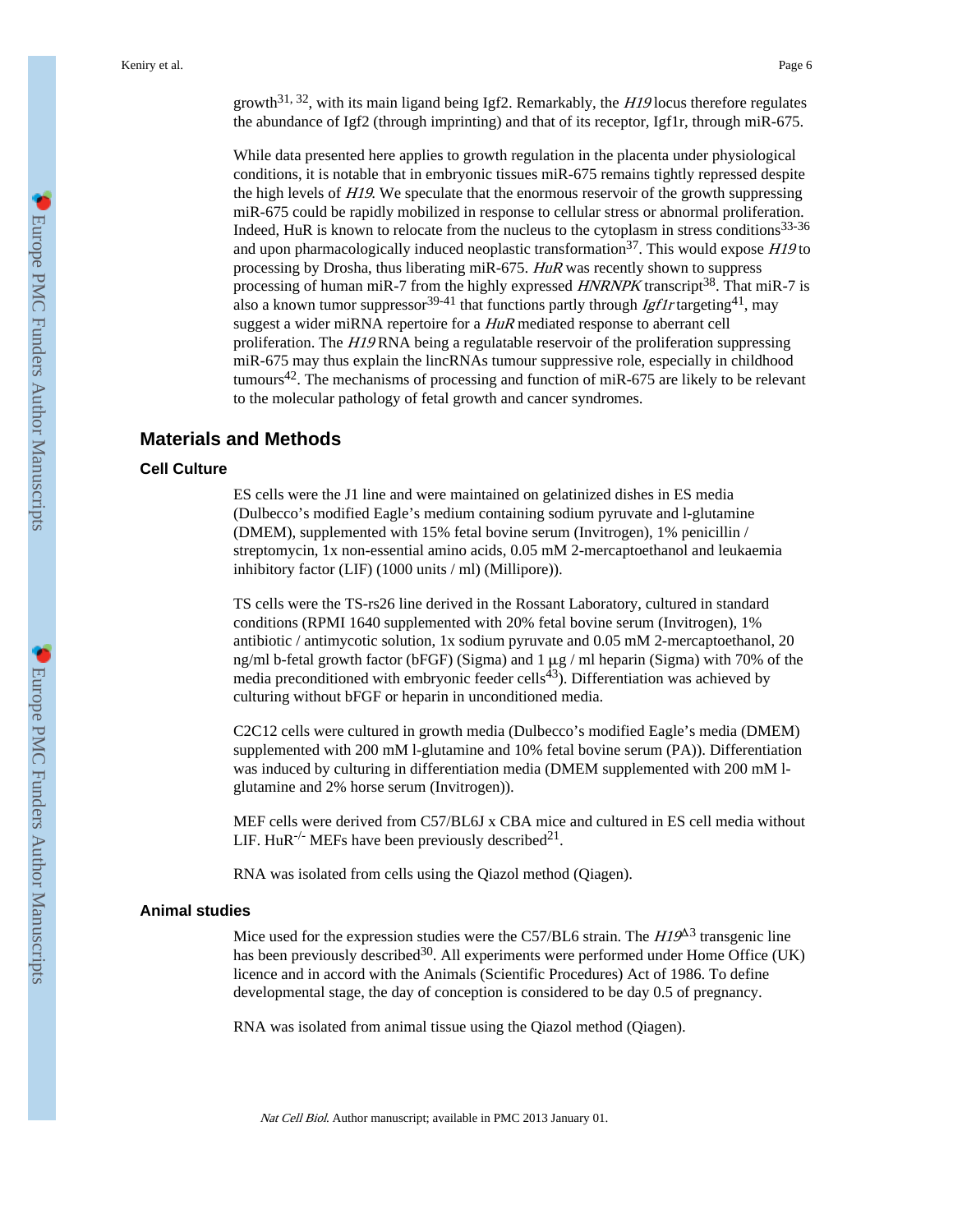# **Generation of A2lox-miR-675 cell lines**

Hairpins containing the microRNA required for expression, miR-30 flanking sequences and overhangs matching the restriction site fragments, XhoI and EcoRI, were annealed to their corresponding complementary oligomer (Supplementary Table S1) and cloned into the PSM2 vector (Open Biosystems) using the restriction site overhangs. Constructs were PCR amplified using primers containing artificial NotI and HindIII restriction sites (ATCAAGCTTCAGGGTAATTGTTTGAATGAGGC and

AGCGGCCGCGTCTTCCAATTGAAAAAAGTGA) and cloned into the p2lox vector followed by transfection into the A2lox.cre ES cell line<sup>24</sup>. The day prior to transfection Cre was induced by the addition of doxycycline (0.5  $\mu$ g / ml). Cells were transfected with 2  $\mu$ g of p2lox plasmid using Lipofectamine 2000 (Invitrogen) and selection for stable integration with geneticin (300 μg/ml, Melford) for 10 days. Single colonies were picked and expanded. Expression of hairpin constructs was achieved by the addition of doxycycline  $(2 \mu g/ml)$  to the ES media.

# **RNAi knockdown**

RNAi mediated knockdown of mRNAs was achieved in all cell types by Stealth™ RNAi oligos (Invitrogen) against HuR (Catalogue no. mss205313), Serbp1 (Catalogue no. mss288826), Upf1 (Catalogue no. mss208598), Zcchc11 (Catalogue no. mss279478), Ptbp2 (Catalogue no. mss225938), Luc7l (Catalogue no. mss250251) or a non-targeting control (Catalogue no. 12935-300), at a final concentration of 50 pmol / ml. Transfection of RNAi oligos into cell lines achieved using Lipofectamine 2000 (Invitrogen). RNA was extracted 48 hours later.

## **Cell proliferation assays**

Pre-miR™ miRNA precursor molecules for miR-675-5p, miR-675-3p, has-miR-1 or Negative Control #1 (Ambion) were transfected into all cell lines at a final concentration of 24 nM using Lipofectamine 2000 (Invitrogen). Cells were harvested using Trypsin (0.05%) and then counted using a Nikon TMS microscope and haemacytometer (Assistent).

C2C12 cells maintained in growth media (described above) were transfected with either antagomiR molecules against miR-675-3p or a scrambled control (Invitrogen) to a final concentration of 30 nM using Lipofectamine 2000 (Invitrogen) for 6 hours, before inducing differentiation by the addition of differentiation media (described above). Cells were maintained in differentiation media for 2 days before a second round of antagomiR transfection. Cells were maintained for a further 3 days before being harvested with Trypsin (0.05%) and counted using a Nikon TMS microscope and haemacytometer (Assistent).

#### **Quantitative PCR**

Quantitative reverse transcription PCR (qRT-PCR) was performed using primers from Supplementary Table S2.

MicroRNA qRT-PCR was performed with TaqMan® MicroRNA assays (Applied Biosystems) and normalized to the U6 RNA according the manufacturers guidelines. For absolute quantification of miRNA levels, ct values were compared to the ct values of a standard curve produced by serial dilution and Taqman® MicroRNA amplification of the miRXplore™ Universal Reference (Miltenyi Biotec).

For absolute quantification of H19 levels, part of H19 was amplified using the H19 RT primers (see Supplementary tables) and cloned into the pGEM®T-easy vector (Promega). Standard curves were created by qRT-PCR using a dilution series of this vector which was used to measure absolute H19 levels in tissue samples.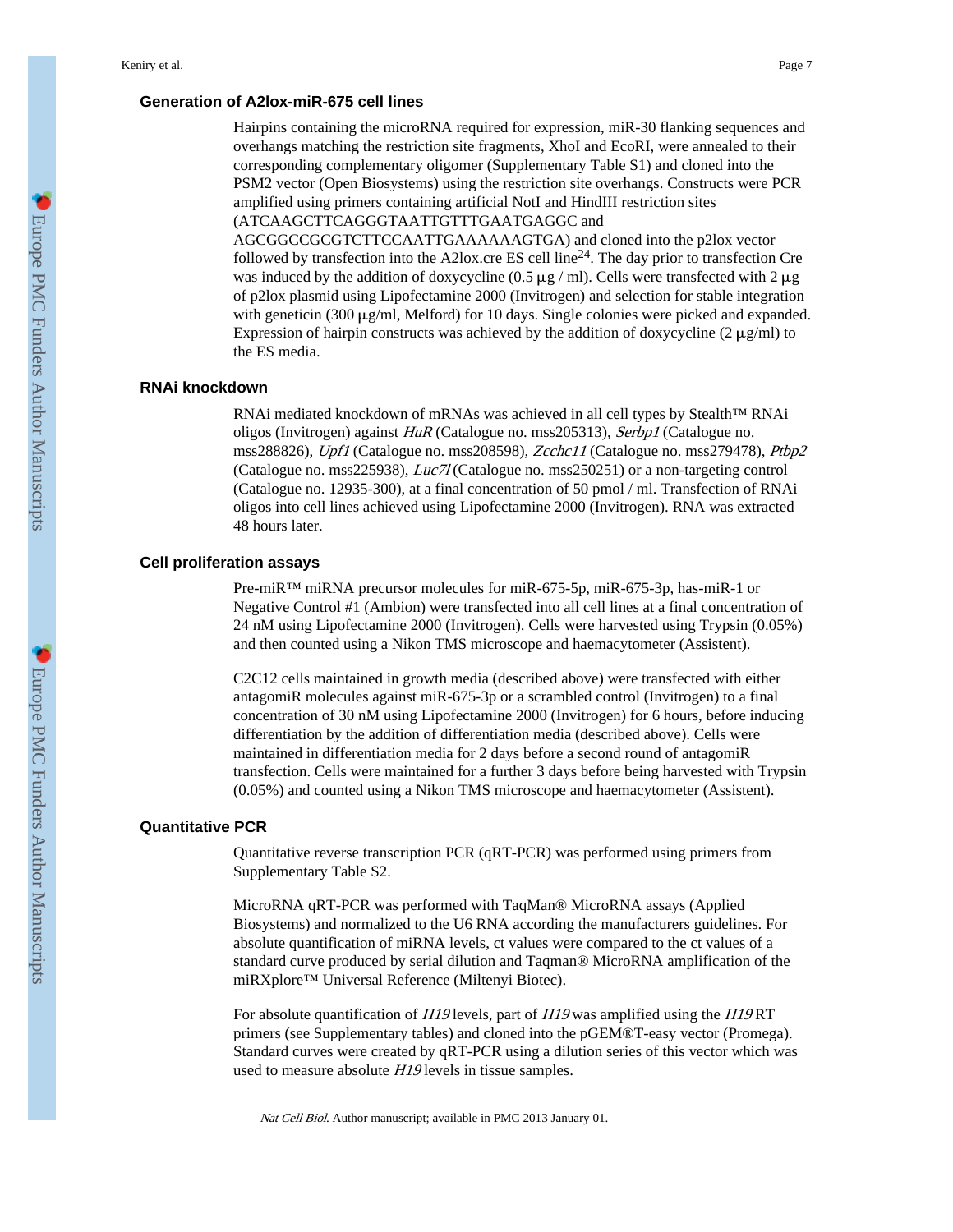# **Northern blotting**

To detect pre-miR-675 probes were PCR amplified from H19 containing plasmid DNA using a forward (TGCGGCCCAGGGACTGGT) and reverse primer harbouring the T7 promoter

(GGATCCTAATACGACTCACTATAGGGAGAGGAGCCAGACCCAGGGACTGA). PCR products were reverse transcribed and radioactively labelled using  $[a^{-32}P]$  rUTP. Total RNA was separated on a 15% TBE-Urea denaturing gel (Invitrogen). RNA was transferred to a GeneScreen Plus® Hybridization Transfer membrane (Perkin Elmer) and incubated with labelled probe or labelled U6 RNA oligo (TTGCGTGTCATCCTTGCGCAGG) for approximately 16 hours. Membranes were exposed to X-ray film (Fujifilm).

For detection of mature miR-675, total RNA was separated on a 15% TBE-Urea denaturing gel (Invitrogen). RNA was transferred to a GeneScreen Plus® Hybridization Transfer membrane (Perkin Elmer) and UV cross-linked. Probes specific to miR-675-3p (Exiqon) or U6 RNA were labelled with  $ATP[\gamma^{-32}P]$  and incubated with membrane for approximately 16 hours before exposure to X-ray film (Fujifilm).

#### **mRNA library preparation (RNAseq)**

RNAseq libraries were created, sequenced and mapped using an in house protocol which has already been described<sup>44</sup>. Mapped sequence reads were analysed with the aid of SeqMonk Mapped Sequence Analysis Tool [\(http://www.bioinformatics.bbsrc.ac.uk/projects/](http://www.bioinformatics.bbsrc.ac.uk/projects/seqmonk/) [seqmonk/\)](http://www.bioinformatics.bbsrc.ac.uk/projects/seqmonk/). These data are available on the ArrayExpress database [\(http://www.ebi.ac.uk/](http://www.ebi.ac.uk/arrayexpress/) [arrayexpress/](http://www.ebi.ac.uk/arrayexpress/)) with accession number E-MTAB-895.

# **RNA affinity assay**

Bait regions were PCR amplified from genomic DNA using appropriate primers (miR-675 stem: AATGGAAAAGAAGGGCAGTG and CCCAGCTACTCGCTCTACCT, 5' H19. AGACCTGGGCAGTGAAGGTA and GCCACTGTCTCCAAGGACTC, and Kcnq1ot1: TGGGTGGCCTCTAATACTGG and CTGCCCCTTCTCTATTGCAG) to produce amplicons of 343, 363 and 411 bp respectively. Note that the miR-675 stem fragment includes the putative HuR binding site adjacent to the miR-675 stem loop. PCR products were cloned into the pGEM®T-easy vector (Promega) and digested with ScaI (New England Biolabs) to define the  $3'$  end before *in vitro* transcription. RNA binding proteins were then isolated using previously described methods $45$ . Proteins were identified by mass spectrometry. Briefly, coomassie-stained gel lanes were excised, destained, reduced, carbamidomethylated and digested overnight with 10 ng / ml modified trypsin (Promega) in 25mM ammonium bicarbonate at 30 °C. The resulting peptide mixtures were separated by reverse-phase liquid chromatography (column:  $0.05 \times 100$  mm, Vydac C18, 5 mm particle size), with an acetonitrile gradient  $(5 - 40 %$  over 30 min) containing 0.1 % formic acid, at a flow rate of 150 nL / min. The column was coupled to a nanospray ion source (Protana Engineering) fitted to a quadrupole-TOF mass spectrometer (Qstar Pulsar i; Applied Biosystems / MDS Sciex), operating in information dependent acquisition mode.

#### **RNA immunoprecipitation**

Cell lysate was produced from either cultured MEF cells or mechanically homogenised whole placentas by incubation in Lysis Buffer (100 mM KCl, 5 mM  $MgCl<sub>2</sub>$ , 10 mM Hepes, pH 7, 0.5% NP-40, 1x Complete mini Protease Inhibitor Cocktail tablets (Roche)). RNA immunoprecipitation was performed using  $4 \mu$ g of antibody against HuR (3A2, Santa Cruz) or non-specific mouse IgG (Santa Cruz) and a previously described method<sup>46</sup>.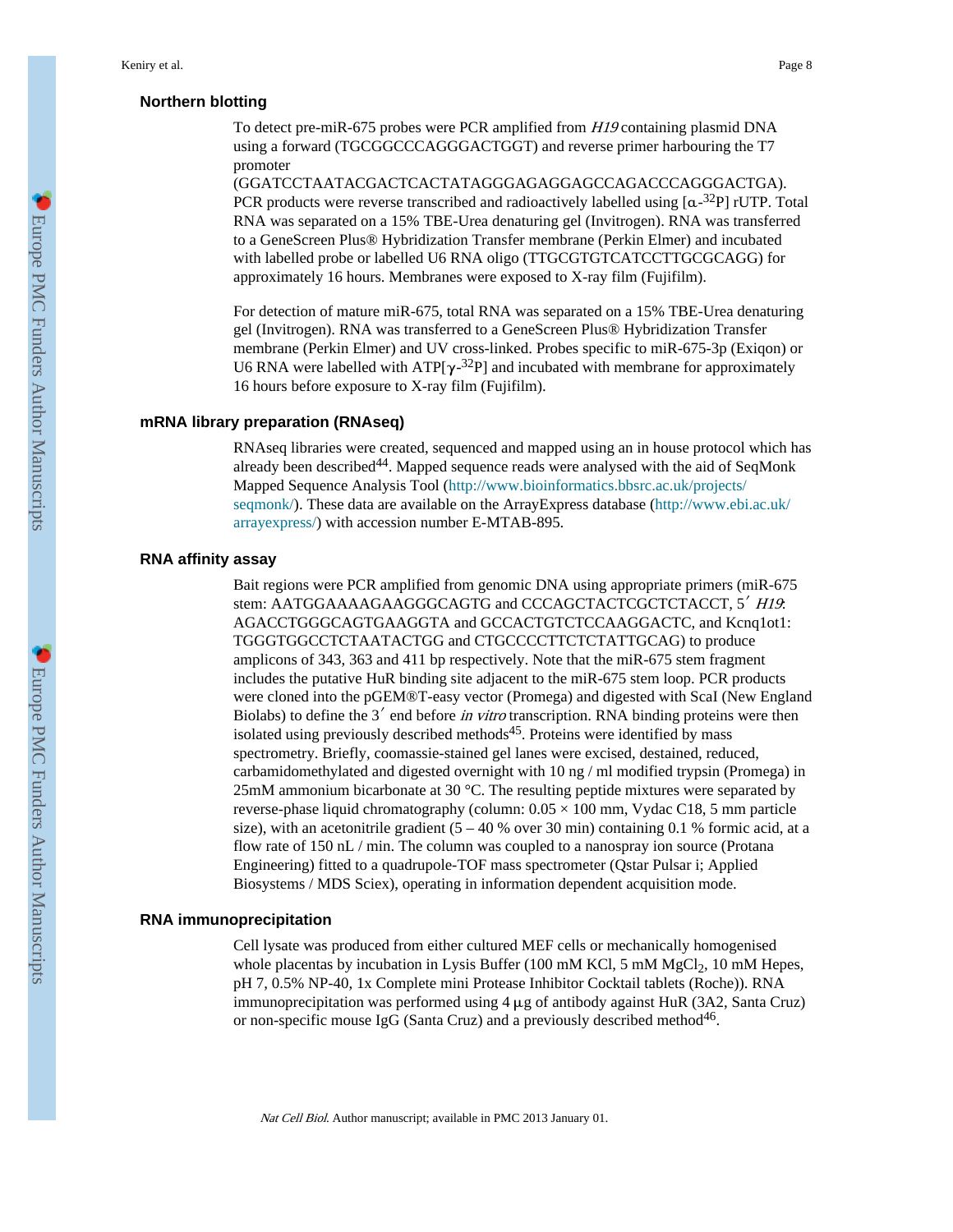# **Luciferase assay**

The miR-675 target sites within the Igf1r were PCR amplified using primers containing artificial XhoI and NotI restriction sites and cloned into the Psicheck2 vector (Promega) directly downstream of a luciferase reporter gene. miRNA binding sites were mutated by PCR amplifying the Psicheck2-Igf1r vector with primers containing the required point mutations followed by removal of un-mutated plasmid by DpnI digestion. Plasmids (200  $\mu$ g) were co-transfected into ES cells with miR-675 mimic (24 nM, Ambion) and the luciferase activity measured 24 hours later using the Dual Glo luciferase assay (Promega).

# **TUNEL staining**

Cells were treated with Pre-miR™ miRNA precursor molecules (Ambion), as described above, and maintained for 48 hours before being harvested and cytospun on to poly-L-lysine coated slides. Apoptotic cells were detected using the DeadEnd™ Fluorometric TUNEL system (Promega). Positive controls were made by treatment with DNaseI (Roche) according to instructions supplied with the TUNEL staining kit. Cell nuclei were stained with Vectashield® with DAPI (Vector Laboratories) and visualized on an Olympus BX41 fluorescence microscope.

#### **Nuclear cytoplasmic RNA fractionation**

Nuclear and cytoplasmic RNA was extracted from MEF cells with a PARIS™ kit (Ambion). Fractionated placental RNA was obtained by mechanical homogenization of placentas in lysis buffer (0.32M sucrose, 5mM CaCl<sub>2</sub>, 5mM EDTA, 3mM MgAc, 10 mM Tris-HCl pH 8 and 40 U/ml RNAsin (Promega)) and filtration. Placental lysate was then centrifuged at 700 g for 10 min and the supernatant retained as the cytoplasmic fraction for RNA extraction. Nuclei were resuspended in centrifuge buffer (2 M sucrose, 3mM MgAc and 10 mM Tris-HCl pH 8) and overlaid on a cushion of further centrifuge buffer before centrifugation at 26,000 g for 1 hour and RNA extraction.

#### **Statistical analysis**

Data were analysed either by two-way analysis of variance (ANOVA) followed by post hoc Tukey's test, or two tailed Student's t-test.  $p < 0.05$  was considered as significant.

## **Supplementary Material**

Refer to Web version on PubMed Central for supplementary material.

# **Acknowledgments**

We thank Dimitris L. Kontoyiannis (Alexander Fleming Biomedical Sciences Research Center) for supplying  $H u R^{-1}$  MEF cells. We also thank Helene Jammes and Anne Gabory for assisting with collection of the  $H19^{\text{A}3}$ phenotypic data, Judith Webster for preparing samples for mass spectrometry and Wendy Dean for tissue collections. The authors would also like to thank Kristina Tabbada, Anne Segonds-Pichon and Simon Andrews for RNA-seq, statistical and bioinformatic assistance respectively. We thank Michelina Iacovino for creating the A2lox-cre ES cell line. We would also like to thank Tim Hore, Christel Krueger and Jonathan Houseley for critical reading of the manuscript and all members of the labs of Wolf Reik, Myriam Hemberger, Elena Vigorito and Jonathan Houseley for helpful discussions. This work was supported by BBSRC, the Wellcome Trust, MRC, EU NoE EpiGeneSys, EU BLUEPRINT, NIH/NHLBI (U01HL100407) and the Cambridge Commonwealth Trust.

# **References**

- 1. Brannan CI, Dees EC, Ingram RS, Tilghman SM. The product of the H19 gene may function as an RNA. Mol Cell Biol. 1990; 10:28–36. [PubMed: 1688465]
- 2. Seidl CI, Stricker SH, Barlow DP. The imprinted Air ncRNA is an atypical RNAPII transcript that evades splicing and escapes nuclear export. Embo J. 2006; 25:3565–3575. [PubMed: 16874305]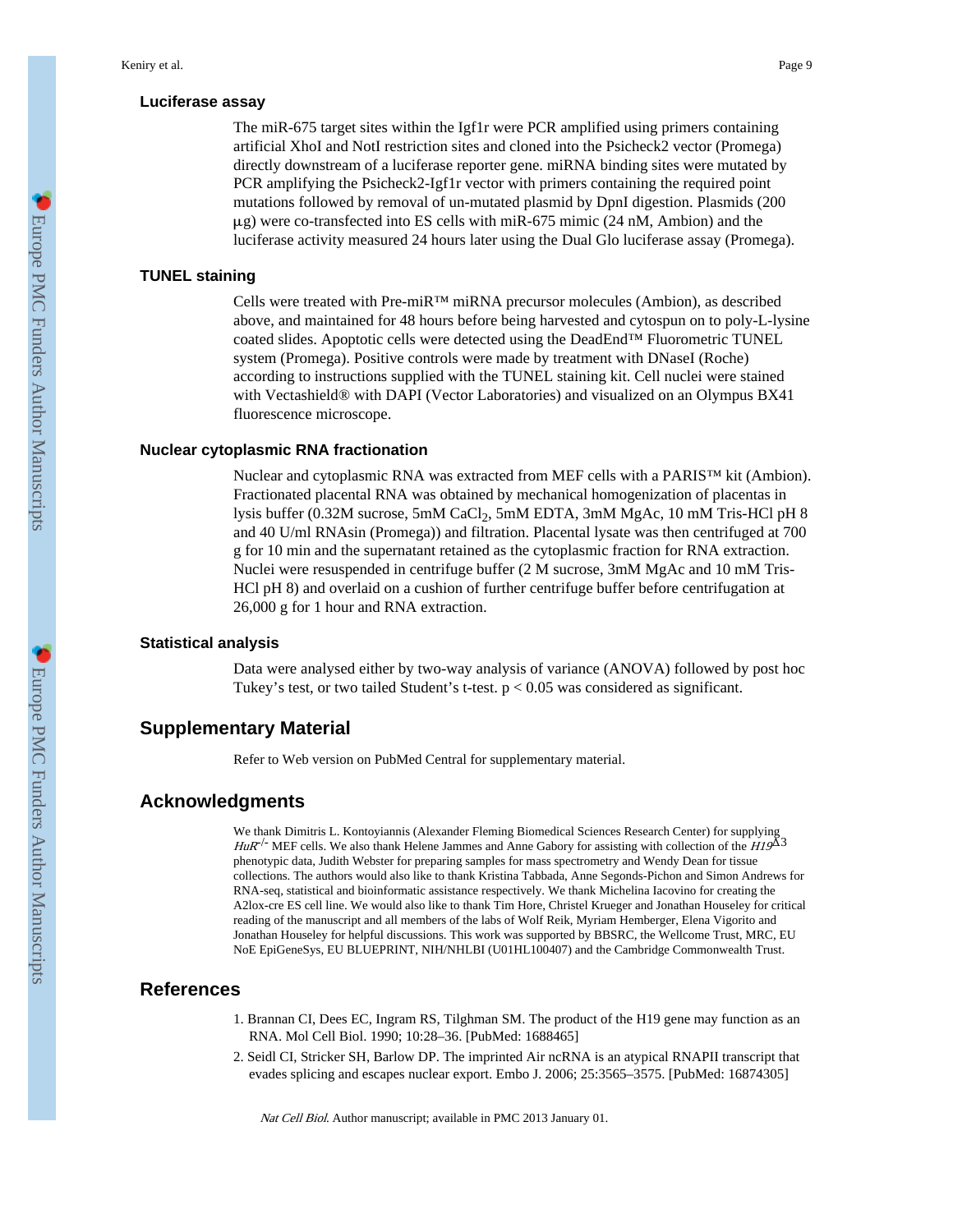Keniry et al. Page 10

- 3. Bartolomei MS. Genomic imprinting: employing and avoiding epigenetic processes. Genes Dev. 2009; 23:2124–2133. [PubMed: 19759261]
- 4. Gabory A, Jammes H, Dandolo L. The H19 locus: role of an imprinted non-coding RNA in growth and development. Bioessays. 2010; 32:473–480. [PubMed: 20486133]
- 5. Hao Y, Crenshaw T, Moulton T, Newcomb E, Tycko B. Tumour-suppressor activity of H19 RNA. Nature. 1993; 365:764–767. [PubMed: 7692308]
- 6. Yoshimizu T, et al. The H19 locus acts in vivo as a tumor suppressor. Proc Natl Acad Sci U S A. 2008; 105:12417–12422. [PubMed: 18719115]
- 7. Smits G, et al. Conservation of the H19 noncoding RNA and H19-IGF2 imprinting mechanism in therians. Nat Genet. 2008; 40:971–976. [PubMed: 18587395]
- 8. Gabory A, et al. H19 acts as a trans regulator of the imprinted gene network controlling growth in mice. Development. 2009; 136:3413–3421. [PubMed: 19762426]
- 9. Wilusz JE, Sunwoo H, Spector DL. Long noncoding RNAs: functional surprises from the RNA world. Genes Dev. 2009; 23:1494–1504. [PubMed: 19571179]
- 10. Bartel DP. MicroRNAs: target recognition and regulatory functions. Cell. 2009; 136:215–233. [PubMed: 19167326]
- 11. Huntzinger E, Izaurralde E. Gene silencing by microRNAs: contributions of translational repression and mRNA decay. Nat Rev Genet. 2011; 12:99–110. [PubMed: 21245828]
- 12. Cai X, Cullen BR. The imprinted H19 noncoding RNA is a primary microRNA precursor. Rna. 2007; 13:313–316. [PubMed: 17237358]
- 13. Dudek KA, Lafont JE, Martinez-Sanchez A, Murphy CL. Type II collagen expression is regulated by tissue-specific miR-675 in human articular chondrocytes. J Biol Chem. 2010; 285:24381– 24387. [PubMed: 20529846]
- 14. Chiang HR, et al. Mammalian microRNAs: experimental evaluation of novel and previously annotated genes. Genes Dev. 2010; 24:992–1009. [PubMed: 20413612]
- 15. Mineno J, et al. The expression profile of microRNAs in mouse embryos. Nucleic Acids Res. 2006; 34:1765–1771. [PubMed: 16582102]
- 16. Yang JH, Shao P, Zhou H, Chen YQ, Qu LH. deepBase: a database for deeply annotating and mining deep sequencing data. Nucleic Acids Res. 2010; 38:D123–130. [PubMed: 19966272]
- 17. Lee YS, Dutta A. The tumor suppressor microRNA let-7 represses the HMGA2 oncogene. Genes Dev. 2007; 21:1025–1030. [PubMed: 17437991]
- 18. Lim LP, et al. The microRNAs of Caenorhabditis elegans. Genes Dev. 2003; 17:991–1008. [PubMed: 12672692]
- 19. Knox K, Baker JC. Genomic evolution of the placenta using co-option and duplication and divergence. Genome Res. 2008; 18:695–705. [PubMed: 18340042]
- 20. Zhao Z, Chang FC, Furneaux HM. The identification of an endonuclease that cleaves within an HuR binding site in mRNA. Nucleic Acids Res. 2000; 28:2695–2701. [PubMed: 10908325]
- 21. Katsanou V, et al. The RNA-binding protein Elavl1/HuR is essential for placental branching morphogenesis and embryonic development. Mol Cell Biol. 2009; 29:2762–2776. [PubMed: 19307312]
- 22. Kim VN, Han J, Siomi MC. Biogenesis of small RNAs in animals. Nat Rev Mol Cell Biol. 2009; 10:126–139. [PubMed: 19165215]
- 23. Runge S, et al. H19 RNA binds four molecules of insulin-like growth factor II mRNA-binding protein. J Biol Chem. 2000; 275:29562–29569. [PubMed: 10875929]
- 24. Mallanna SK, et al. Proteomic analysis of Sox2-associated proteins during early stages of mouse embryonic stem cell differentiation identifies Sox21 as a novel regulator of stem cell fate. Stem Cells. 2010; 28:1715–1727. [PubMed: 20687156]
- 25. Coan PM, Ferguson-Smith AC, Burton GJ. Developmental dynamics of the definitive mouse placenta assessed by stereology. Biol Reprod. 2004; 70:1806–1813. [PubMed: 14973263]
- 26. Angiolini E, et al. Developmental adaptations to increased fetal nutrient demand in mouse genetic models of Igf2-mediated overgrowth. FASEB J. 2011; 25:1737–1745. [PubMed: 21282203]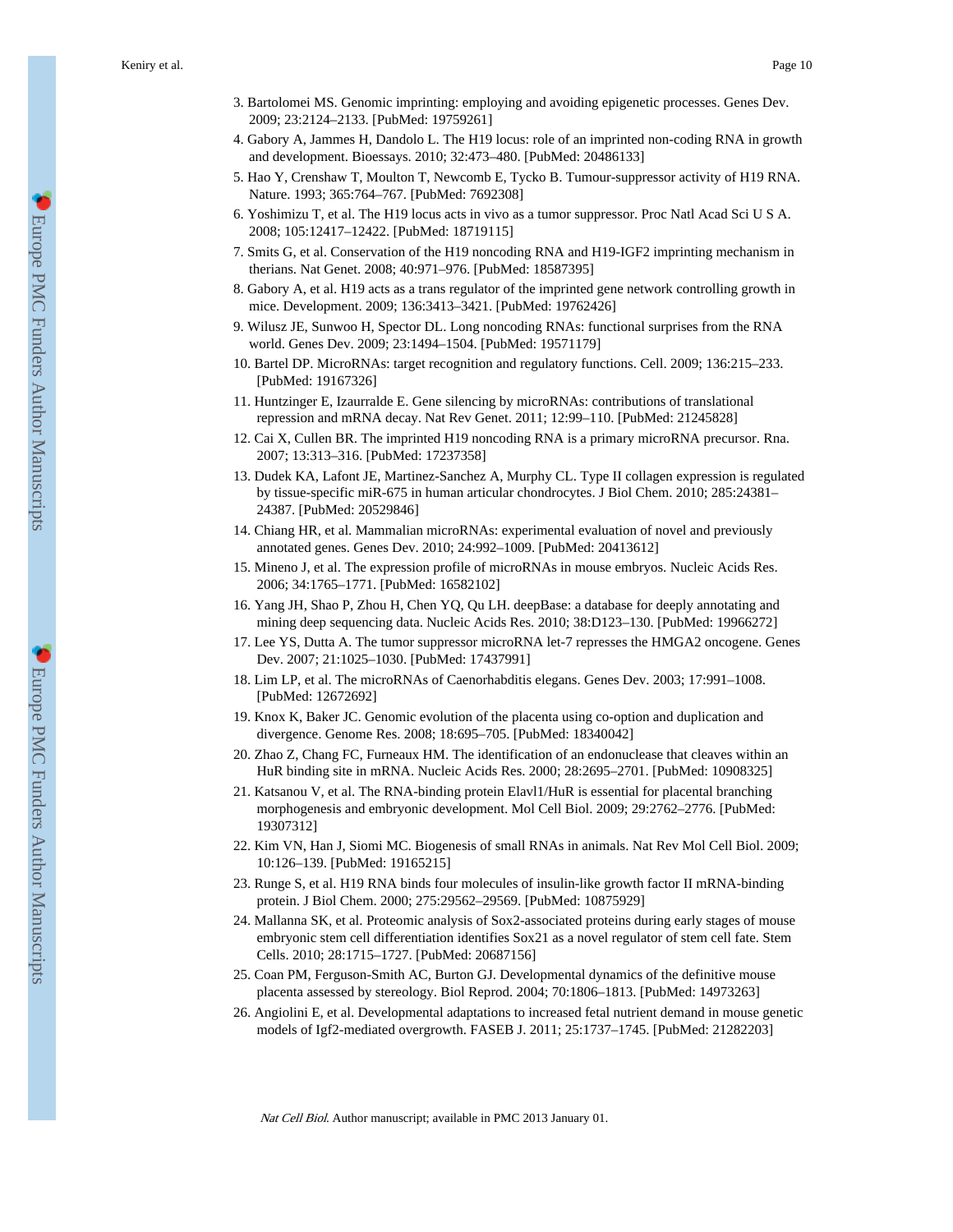- 27. Esquiliano DR, Guo W, Liang L, Dikkes P, Lopez MF. Placental glycogen stores are increased in mice with H19 null mutations but not in those with insulin or IGF type 1 receptor mutations. Placenta. 2009; 30:693–699. [PubMed: 19524295]
- 28. Leighton PA, Ingram RS, Eggenschwiler J, Efstratiadis A, Tilghman SM. Disruption of imprinting caused by deletion of the H19 gene region in mice. Nature. 1995; 375:34–39. [PubMed: 7536897]
- 29. Thorvaldsen JL, Duran KL, Bartolomei MS. Deletion of the H19 differentially methylated domain results in loss of imprinted expression of H19 and Igf2. Genes Dev. 1998; 12:3693–3702. [PubMed: 9851976]
- 30. Ripoche MA, Kress C, Poirier F, Dandolo L. Deletion of the H19 transcription unit reveals the existence of a putative imprinting control element. Genes Dev. 1997; 11:1596–1604. [PubMed: 9203585]
- 31. Liu JP, Baker J, Perkins AS, Robertson EJ, Efstratiadis A. Mice carrying null mutations of the genes encoding insulin-like growth factor I (Igf-1) and type 1 IGF receptor (Igf1r). Cell. 1993; 75:59–72. [PubMed: 8402901]
- 32. Baker J, Liu JP, Robertson EJ, Efstratiadis A. Role of insulin-like growth factors in embryonic and postnatal growth. Cell. 1993; 75:73–82. [PubMed: 8402902]
- 33. Jeyaraj SC, Dakhlallah D, Hill SR, Lee BS. Expression and distribution of HuR during ATP depletion and recovery in proximal tubule cells. Am J Physiol Renal Physiol. 2006; 291:F1255– 1263. [PubMed: 16788138]
- 34. Kim HH, Abdelmohsen K, Gorospe M. Regulation of HuR by DNA Damage Response Kinases. J Nucleic Acids. 2010; 2010
- 35. Pan YX, Chen H, Kilberg MS. Interaction of RNA-binding proteins HuR and AUF1 with the human ATF3 mRNA 3<sup>'</sup>-untranslated region regulates its amino acid limitation-induced stabilization. J Biol Chem. 2005; 280:34609–34616. [PubMed: 16109718]
- 36. Wang W, et al. HuR regulates p21 mRNA stabilization by UV light. Mol Cell Biol. 2000; 20:760– 769. [PubMed: 10629032]
- 37. Blaxall BC, et al. Differential expression and localization of the mRNA binding proteins, AU-rich element mRNA binding protein (AUF1) and Hu antigen R (HuR), in neoplastic lung tissue. Mol Carcinog. 2000; 28:76–83. [PubMed: 10900464]
- 38. Lebedeva S, et al. Transcriptome-wide Analysis of Regulatory Interactions of the RNA-Binding Protein HuR. Mol Cell. 2011
- 39. Reddy SD, Ohshiro K, Rayala SK, Kumar R. MicroRNA-7, a homeobox D10 target, inhibits p21 activated kinase 1 and regulates its functions. Cancer Res. 2008; 68:8195–8200. [PubMed: 18922890]
- 40. Saydam O, et al. miRNA-7 attenuation in Schwannoma tumors stimulates growth by upregulating three oncogenic signaling pathways. Cancer Res. 2011; 71:852–861. [PubMed: 21156648]
- 41. Jiang L, et al. MicroRNA-7 targets IGF1R (insulin-like growth factor 1 receptor) in tongue squamous cell carcinoma cells. Biochem J. 2010; 432:199–205. [PubMed: 20819078]
- 42. Lim DH, Maher ER. Genomic imprinting syndromes and cancer. Adv Genet. 2010; 70:145–175. [PubMed: 20920748]
- 43. Tanaka S, Kunath T, Hadjantonakis AK, Nagy A, Rossant J. Promotion of trophoblast stem cell proliferation by FGF4. Science. 1998; 282:2072–2075. [PubMed: 9851926]
- 44. Ficz G, et al. Dynamic regulation of 5-hydroxymethylcytosine in mouse ES cells and during differentiation. Nature. 2011; 473:398–402. [PubMed: 21460836]
- 45. Caputi M, Mayeda A, Krainer AR, Zahler AM. hnRNP A/B proteins are required for inhibition of HIV-1 pre-mRNA splicing. EMBO J. 1999; 18:4060–4067. [PubMed: 10406810]
- 46. Baroni TE, Chittur SV, George AD, Tenenbaum SA. Advances in RIP-chip analysis : RNAbinding protein immunoprecipitation-microarray profiling. Methods Mol Biol. 2008; 419:93–108. [PubMed: 18369977]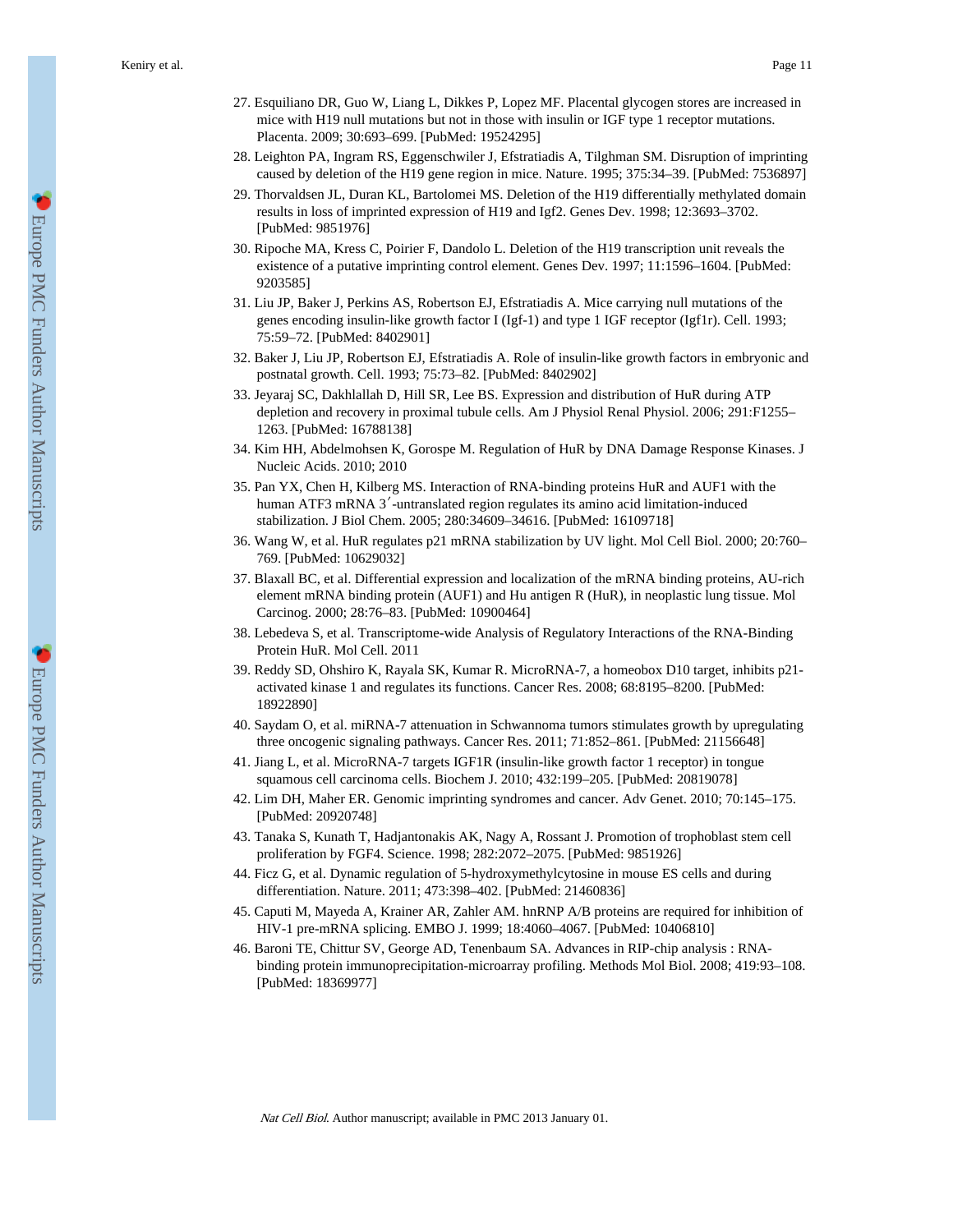Keniry et al. Page 12



#### **Figure 1.**

miR-675 is expressed in the late gestation placenta but suppressed in the embryo. **(a)** Schematic representation of the H19 transcriptional unit with miR-675 shown in red embedded within H19 exon 1. The black arrow indicates the transcriptional start site. **(b,c,d,e)** Expression determined by qRT-PCR for miR-675-5p (blue), miR-675-3p (orange) and H19 (green) in fetal heart **(b)**, liver **(c)**, fetal brain **(d)** and placenta **(e)**. Expression levels are expressed as the number of molecules per picogram of total RNA with H19 levels on the left y-axis and miR-675 levels on the right. n  $\,$  3. Error bars indicate the s.e.m.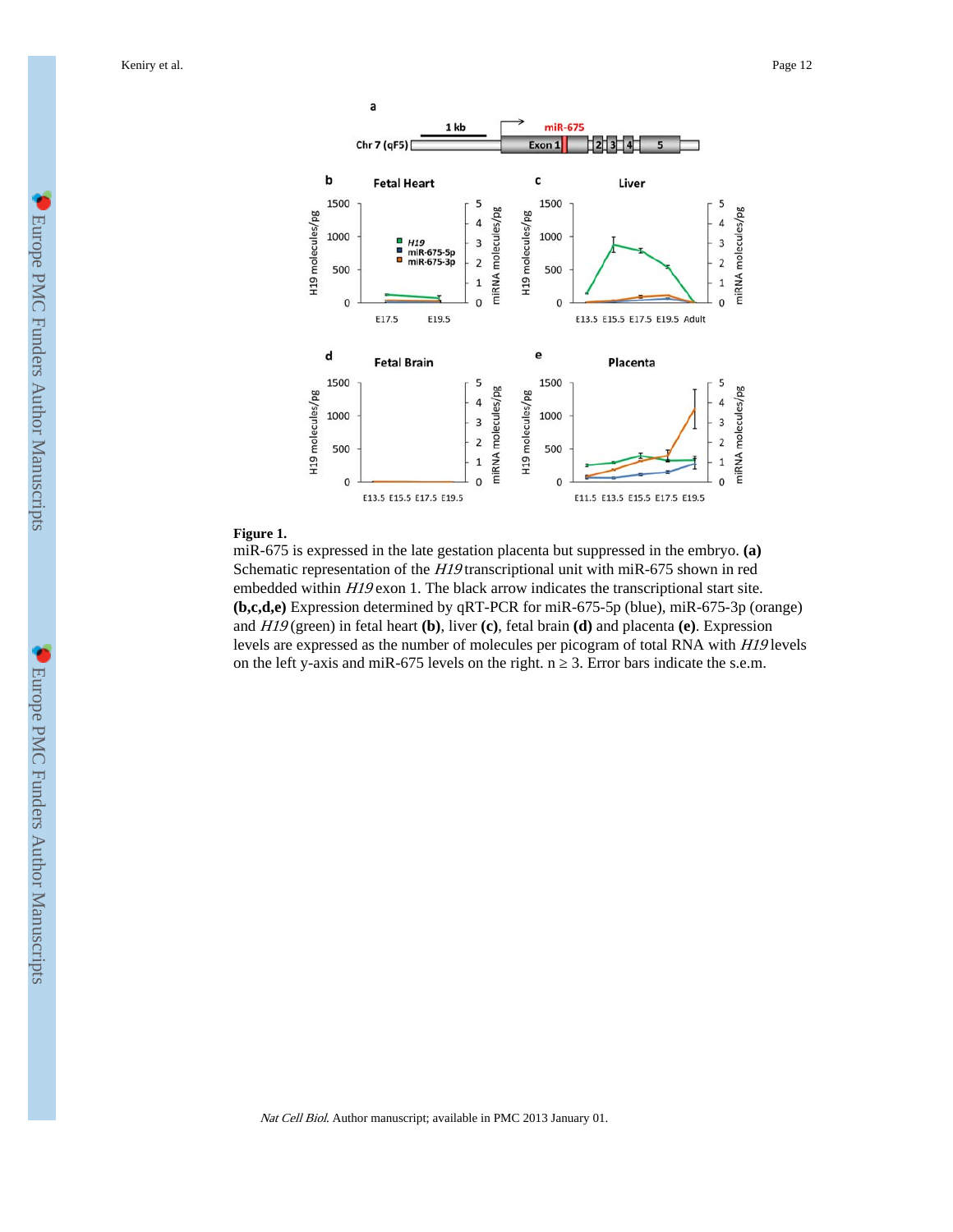Keniry et al. Page 13



#### **Figure 2.**

HuR binds to full length H19 and inhibits processing of miR-675. **(a)** Venn diagram indicating the numbers of proteins that were identified by RNA affinity assay (see methods) as binding to  $H19$  in the region of the miR-675 stem loop (Stem) and to control segments including  $H19$  upstream of the stem loop (5<sup> $\prime$ </sup> H $19$ ) and of the Kcnq1ot1 RNA (Kcnq1ot1). **(b)** Microarray data from a published study of transcription during placental development<sup>19</sup> were reanalysed and the kinetics of  $H \nu R$  expression are shown from E8.5 until birth (P0). Note that HuR expression is inverse to that of miR-675 during placental development. Data is from at least 2 biological and two technical replicates. **(c)** RNA immunoprecipitation with an antibody to HuR indicates binding to  $H19$  in the placenta at a gestational timepoint when miR-675 is suppressed (E11.5) but not when it is expressed (E19.5). The enrichment of RNA over a random IgG control is shown following normalisation to the 18s RNA. Levels of Actb and Gapdh are included as positive and negative controls respectively. n=9. **(d)** RNA immunoprecipitation with an antibody to HuR indicates binding to *H19* in MEF cells. The enrichment of RNA over a random IgG control is again shown following normalisation to the 18s RNA. Levels of p21 and Gapdh are included as positive and negative controls respectively.  $n = 11$ . (e, g) The expression of miR-675-5p, miR-675-3p or miR-16 in MEF cells **(e)** and C2C12 cells **(g)** following treatment with either an siRNA against HuR (si-HuR) or a non-targeting scrambled control (si-scrambled) as determined by qRT-PCR.  $n =$ 4. **(f)** The expression of miR-675-5p, miR-675-3p or miR-16 in MEF cells that genetically lack HuR (HuR<sup>-/-</sup>). n = 5. All error bars indicate the s.e.m. p-values were determined by Student's *t*-test. \*  $p < 0.05$ , \*\*  $p < 0.01$ , \*\*\*  $p < 0.001$ .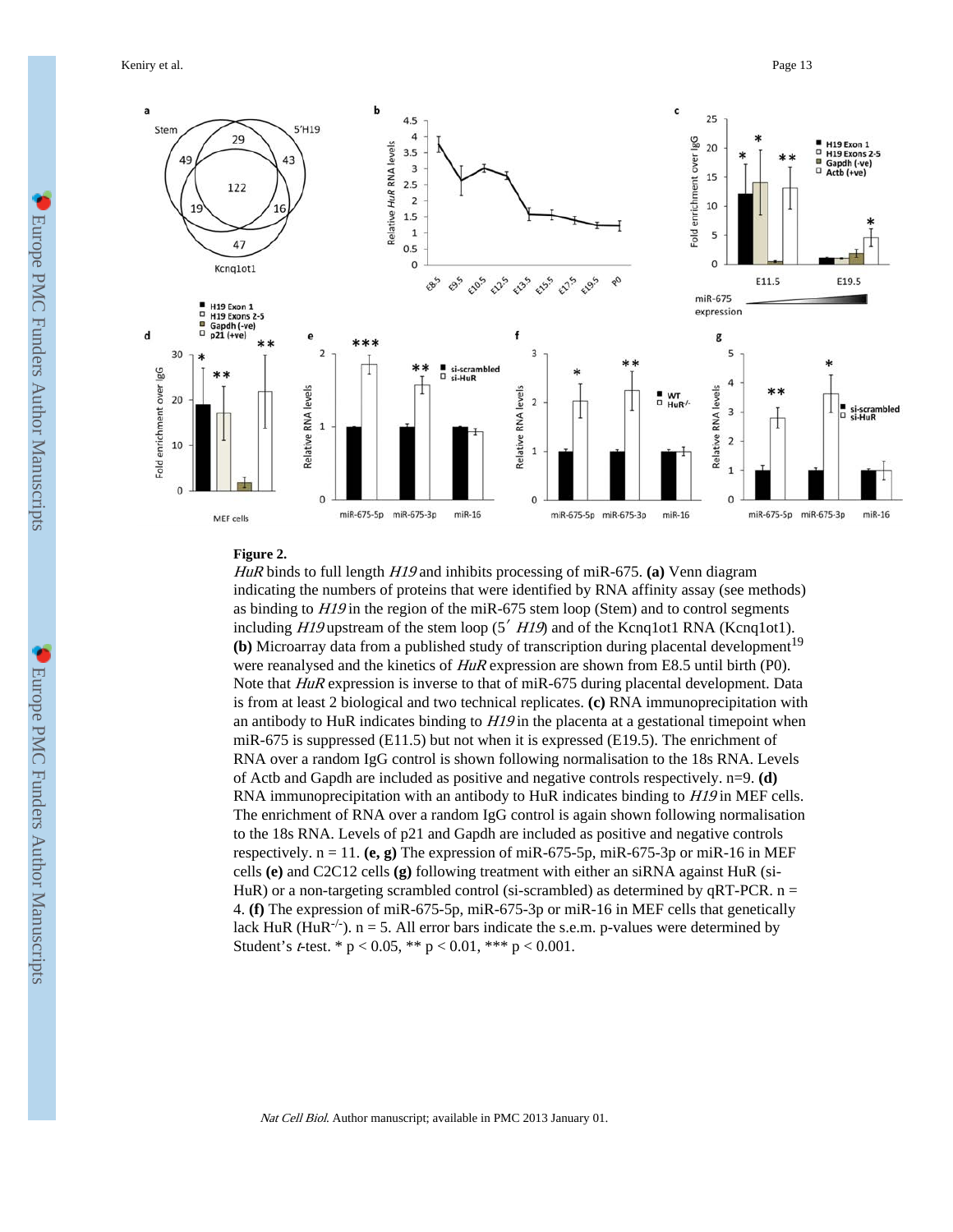Keniry et al. Page 14



#### **Figure 3.**

Evidence that HuR inhibits miR-675 at the Drosha processing step. **(a, b)** Northern blots using probes specific to either miR-675-3p **(a)** or pre-miR-675 (miRBase accession MI0004123) **(b)**, against total RNA from fetal liver and placenta. Total RNA from adult liver is included as a negative control. **(a)** The expression pattern here agrees with the qRT-PCR results from Fig. 1e. **(b)** The image shown was exposed for 72 hours and shows the very low abundance of pre-miR-675 in these tissues. Full scans are shown in Supplementary Fig S8. **(c)** Expression of HuR, miR-675-5p and miR-675-3p following transfection of synthetic pre-miR-675 and either an siRNA against  $HuR$  (si- $HuR$ ) or a scrambled control (si-scrambled) in MEF cells, showing that HuR has no effect on Dicer processing of premiR-675. n = 3. Statistical significance was determined by Student's t-test. \*\*  $P < 0.01$ , \*\*\* P < 0.001. **(d, e)** H19 expression in nuclear and cytoplasmic cell fractions from both wild type (WT) and  $HuR$  null  $(HuR^{-1})$  MEF cells, measured by qRT-PCR. To assess the quality of fractionation the nuclear 45s transcript and the cytoplasmic 18s transcript were measured **(d)**. H19 expression was measured in the different fractions **(e)**.  $n = 6$ . **(f, g, h, i)** Nuclear and cytoplasmic fractionation of placental tissue was performed from different developmental time points. Quality of fractionation was assessed by measuring the 45s and 18s transcripts by qRT-PCR **(f)**. H19 expression was measured in the input **(g)**, cytoplasmic **(h)** and nuclear  $(i)$  fractions.  $n = 3$ . All error bars show the s.e.m.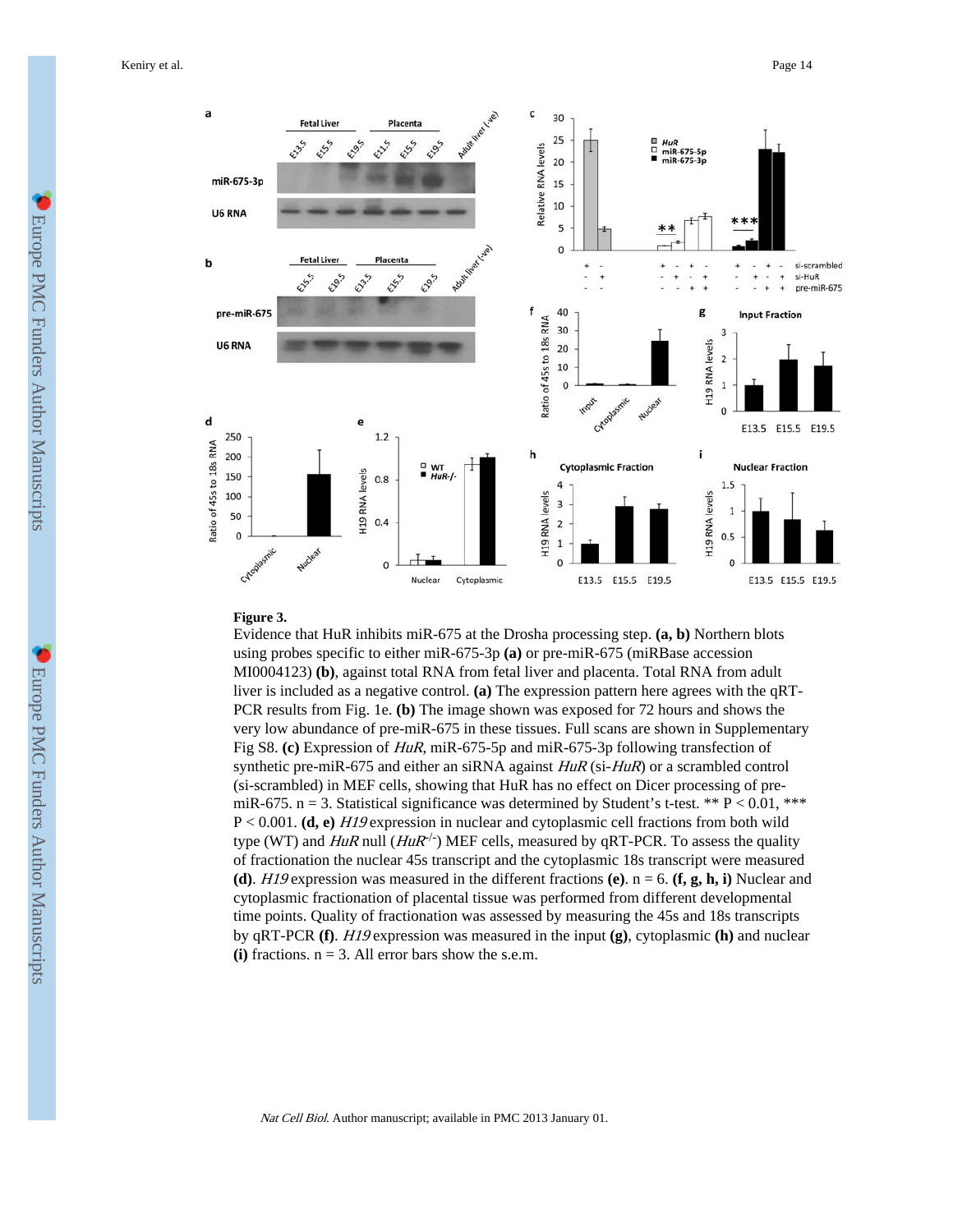Keniry et al. Page 15



# **Figure 4.**

miR-675 overexpression decreases the proliferation rate of a number of cultured cell lines. **(a,b,c,d)** Cell lines were transfected with miRNA mimics of either miR-675-5p (orange), miR-675-3p (dark blue), both miR-675 species in combination (green), miR-1 (pink) or a scrambled control (light blue) and cell numbers were counted at timepoints post transfection. This procedure was performed in ES **(a)**, TS **(b)**, MEF **(c)** and C2C12 **(d)** cells. **(e,f,g)** Using the A2lox-cre system (see methods) ES cell lines were created which upon the addition of doxycycline selectively express miR-675-5p (A2lox-5p) **(e)**, miR-675-3p (A2lox-3p) **(f)** or a non-targeting scrambled control (A2lox-scrambled) **(g)**. Cell numbers were counted at timepoints following the addition of doxycycline to the growth media (dox+, blue line) or in the absence of doxycycline (dox−, black line). n = 4. p-values were determined by two-way ANOVA followed by post hoc Tukey's Test. **(h)** G401 cells were treated with the indicated miRNA mimics and cell numbers were counted 72 hours post transfection.  $n = 4$ . p-values were determined by Student's t-test. **(i)** C2C12 cells were treated with either an inhibitor of miR-675-3p or a scrambled control. miR-675 expression was induced by differentiation and the cells counted following 96 hours of differentiation.  $n = 9$ . p-values were determined by Student's *t*-test. All error bars indicate the s.e.m. \*  $p < 0.05$ , \*\*  $p < 0.01$ , \*\*\*  $p < 0.001$ .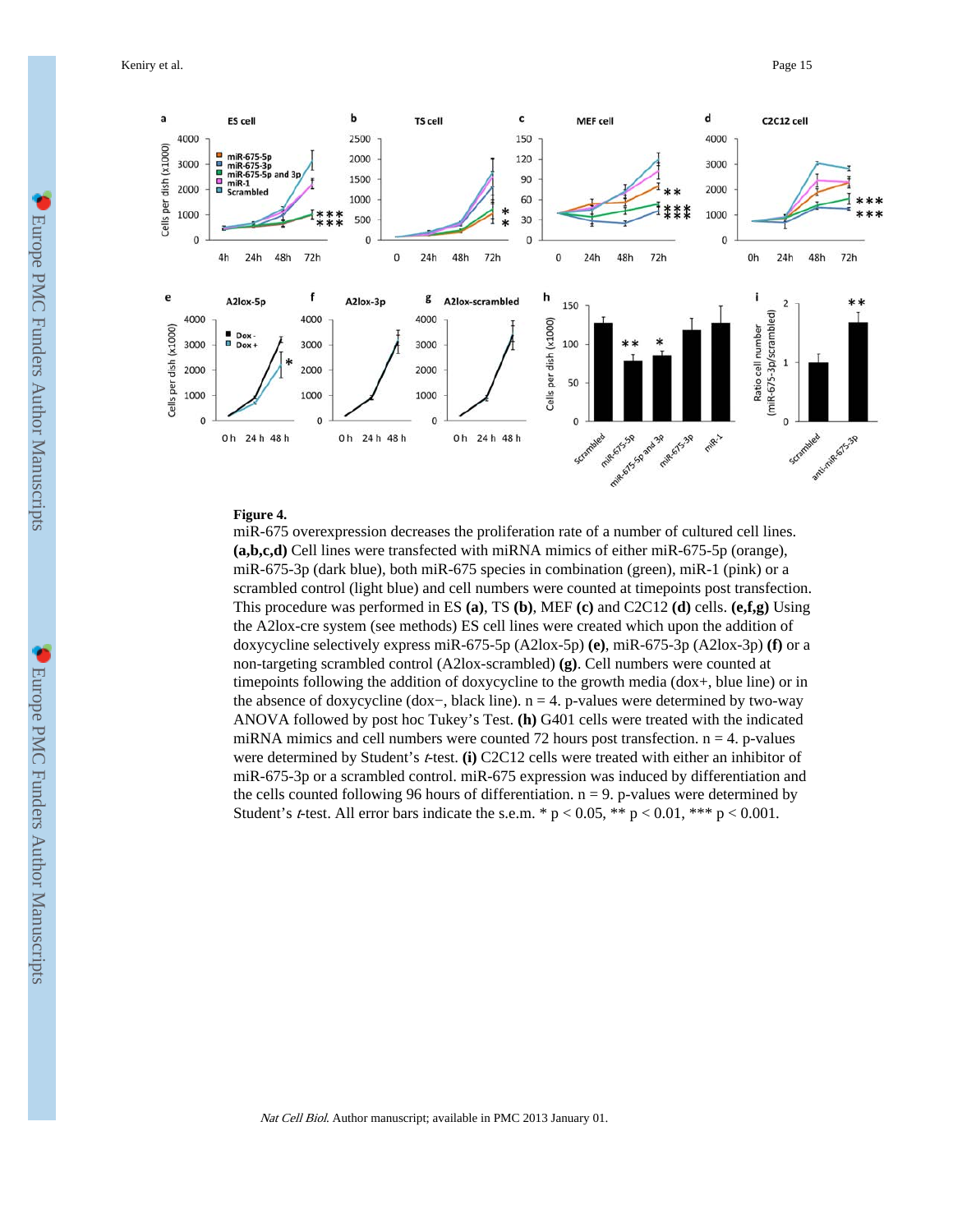

#### **Figure 5.**

The phenotype and transcriptome of the  $HI9<sup>43</sup>$  placenta implies that miR-675 is a negative growth regulator in this tissue. (a) Placental weight was measured for homozygous  $H19^{\Delta 3}$ crosses and compared to wild type revealing an overgrowth phenotype for the knockout that is more severe in the placenta than the embryo. The number of placentas measured for each data point is indicated above each bar. Error bars indicate the s.e.m. p-values were determined by Student's t-test. \*\* p < 0.01, \*\*\* p < 0.001. **(b)** Representation based on real data showing the correlation of mir-675 (blue) and  $HuR<sup>19</sup>$  (orange) expression in the placenta with the developmental weight of that organ (black). The weight of the  $H19^{\Delta 3}$ placenta is also indicated (slotted line). At E13.5 there is a rapid drop in HuR expression concomitant with the induction of miR-675. At approximately E15.5 the wild type placenta ceases to increase in mass, however this does not occur in the  $H19^{\Delta 3}$  placenta<sup>25</sup>. (c) Enriched gene ontology terms in RNA-seq data from the labyrinth layer of a day E18.5 wild type and  $H19^{\Delta 3}$  placenta. Categories for genes upregulated (black) and downregulated (white) in the  $HI9^{\Delta 3}$  placenta are shown.